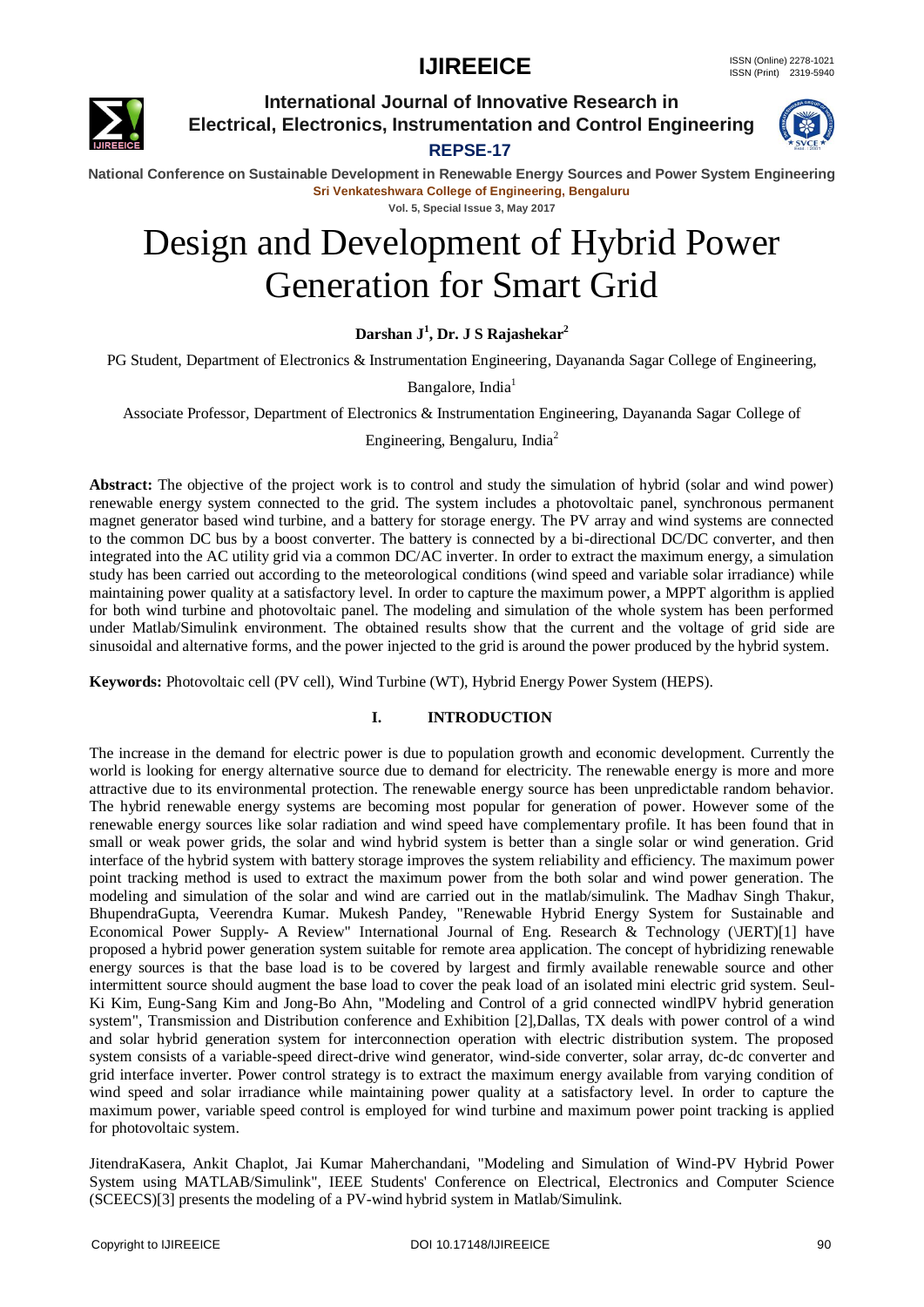

### **International Journal of Innovative Research in Electrical, Electronics, Instrumentation and Control Engineering REPSE-17**



**National Conference on Sustainable Development in Renewable Energy Sources and Power System Engineering Sri Venkateshwara College of Engineering, Bengaluru**

**Vol. 5, Special Issue 3, May 2017**

The model is useful for simulation of a hybrid PV-wind system connected to a grid. Blocks like wind model, PV model, energy conversion and load are implemented and the results of simulation are also presented.



Figure 1. Block diagram of hybrid system

"Modelling and Analysis of MPPT Techniques for Grid Connected PY Systems",International journal of Innovative Research in Electrical, Electronics, Instrumentation and Control Engineering, YoI.2,issue2 [4] evaluates the most commonly used MPPT techniques and finds which MPPT technique is most suitable for grid connected systems. The modelling of a Photovoltaic cell, dc to dc converter, and simulation study of a grid connected PV system. The Fei Ding, Peng Li, Bibin Huang, Fei Gao,ChengdiDingl, Chengshan Wangl," Modeling and Simulation of Grid-connected Hybrid Photovoltaic/Battery Distributed Generation System",International conference on Electricity Distribution [5] presents detailed transient models of the grid-connected PV/Battery hybrid generation system, and all these models are simulated by using MATLAB/Simulink. PV array is firstly connected to the common dc bus by a boost converter, where the battery is also connected by a bi-directional DC/DC converter, and then integrated into the ac utility grid by a common DC/AC inverter. Maximum power point tracking helps PV array to generate the maximum power to the grid, and the battery energy storage can be charged and discharge to balance the power between PV generation and utility grid. Finally, different cases are simulated, and the results have verified the validity of models and control schemes. Harini. M, Ramaprabha R. and Mathur B. L,"Modeling of grid connected hybrid wind/pv generation system using Matlab", Asian Research Publishing Network (ARPN) Journal of Engineering and Applied Sciences [6] presents the modeling of grid connected hybrid wind-solar photovoltaic (PV) system. The proposed system consists of wind generator, wind-side converter, solar PV array, dc-dc converter, and grid interface inverter. Maximum Power Point Tracking (MPPT) is important in solar PV system, because they maximize the output power from the PV system so that effective PV array utilization.

### **II. PHOTOVOLTAIC CELL MODELING**

The photovoltaic cell is made up of semiconductor material, which is specially treated to form an electric field. The photovoltaic array is defined as the group of several cells connected in series and parallel combination to generate the required current and voltage. Based on the static behavior of the conventional PN junction diode we will propose a photovoltaic model. The equivalent circuit of the photovoltaic cell is shown in below figure 1. This PV model consist of a direct current generator Iph in parallel with a diode and shunt resistance Rsh and series resistor Rs.



Figure 2. PV cell equivalent circuit

The output current can be expressed as:

Ipv = Iph - Id – Ish ………………………… (1)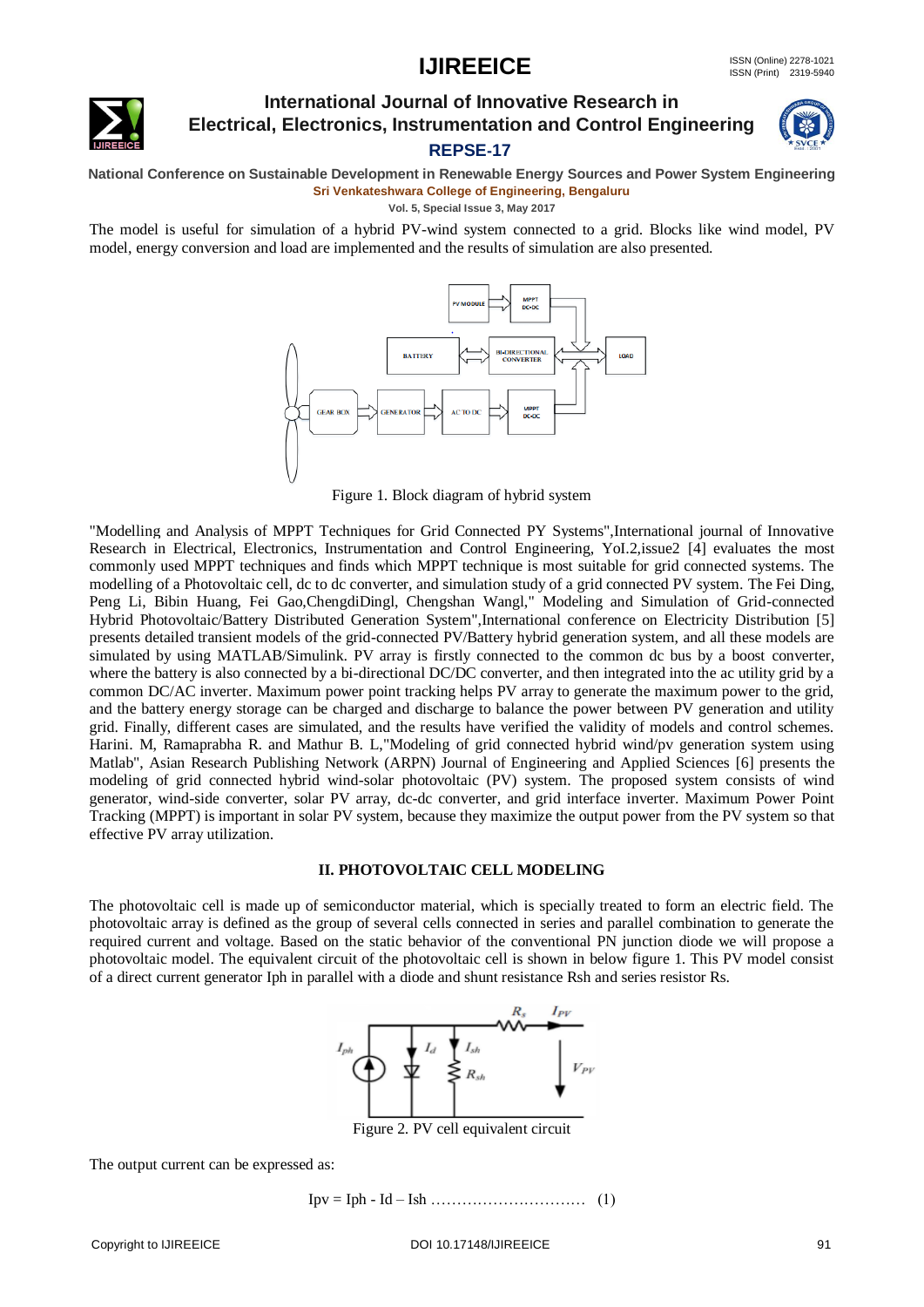

### **International Journal of Innovative Research in Electrical, Electronics, Instrumentation and Control Engineering REPSE-17**



**National Conference on Sustainable Development in Renewable Energy Sources and Power System Engineering Sri Venkateshwara College of Engineering, Bengaluru**

**Vol. 5, Special Issue 3, May 2017**

Where I PV is the load current, I ph is the photocurrent proportional to sunlight intensity, I d is the diode current and Ish is the PV cells leakage current. The current flowing through the diode can be given by:  $Id = Io \{ exp \mid q(Vpy + Ipy) / A k T \} - 1 \}$  ……… (2)

Where Io is the reverse saturation current of diode, q is the electronic charge, k is the Boltzmann constant, T is the absolute temperature (K) and A is the ideality factor of PN junction.

Ish = (Vpv + Ipv Rs) / Rsh…………….……….(3)

Then (1) can be written as:

Ipv = Iph – Io {exp[q ( Vpv + Ipv Rs ) /A k T  $]-1$ } – (Vpv + Ipv Rs ) / Rsh…….. (4)

Vpv = Vd –Ipv Rs………………………………(5) Id = Isat [exp (Vd/VT) – 1]……………………..(6)  $VT = k*T*/(q*A*)$ Ncell\*Nser  $..., \dots$  (7)

Where Vd is the diode voltage (V), Iso is the current of saturation of diode (A), VT is technique voltage (V), Ncell is number of cellule connected in series by module, Nser is number of module connected in series by string. The parameters of the solar panel is given in the below table.

| Parameters                                             | Values                |
|--------------------------------------------------------|-----------------------|
| Short circuit current(A)                               | $\text{Isc} = 8.5$    |
| Open circuit voltage(v)                                | Voc $30.6$            |
| Number of cells per module                             | $nCell = 50$          |
| Number of series connected modules per string          | $Nser = 0.5$          |
| Number of parallel strings                             | $Np = 1$              |
| Maximum current(A)                                     | $Im = 7.83$           |
| Maximum voltage(V)                                     | $Vm = 24.3$           |
| Parallel resistance(ohms)                              | $Rp = 766.7$          |
| Series resistance(ohms)                                | $Rs = 0.175$          |
| Diode saturation current(A)                            | $Isat = 2.89e^{(-7)}$ |
| $\overline{\text{Light}}$ -generation photo current(A) | $Iph = 8.5156$        |
| Diode Quality factor                                   | $A = 1.5$             |

### **A.Series resistance**

In a parallel PV cell, there is a series of resistance in a current path through the semiconductor material, the metal grid, contacts, and current collecting bus. These resistive losses are lumped together as a series resistance(Rs). It effect becomes very conspicuous in a PV module that consists of many series-connected cells and the values of resistance is multiplied by the number of cells.

### **B.Parallel Resistance**

Parallel resistance is a loss which is associated with the small leakage current through a resistive path in parallel with the intrinsic device. Parallel resistance is also called as shunt resistance. Its effect is less conspicuous in a PV module when compared to series resistance. The parallel resistance will only be noticed when a number of PV modules are connected in parallel for a larger system. Based on this assumption we can say that the solar cell is more accurate.



Figure 3. Accurate model of solar cell.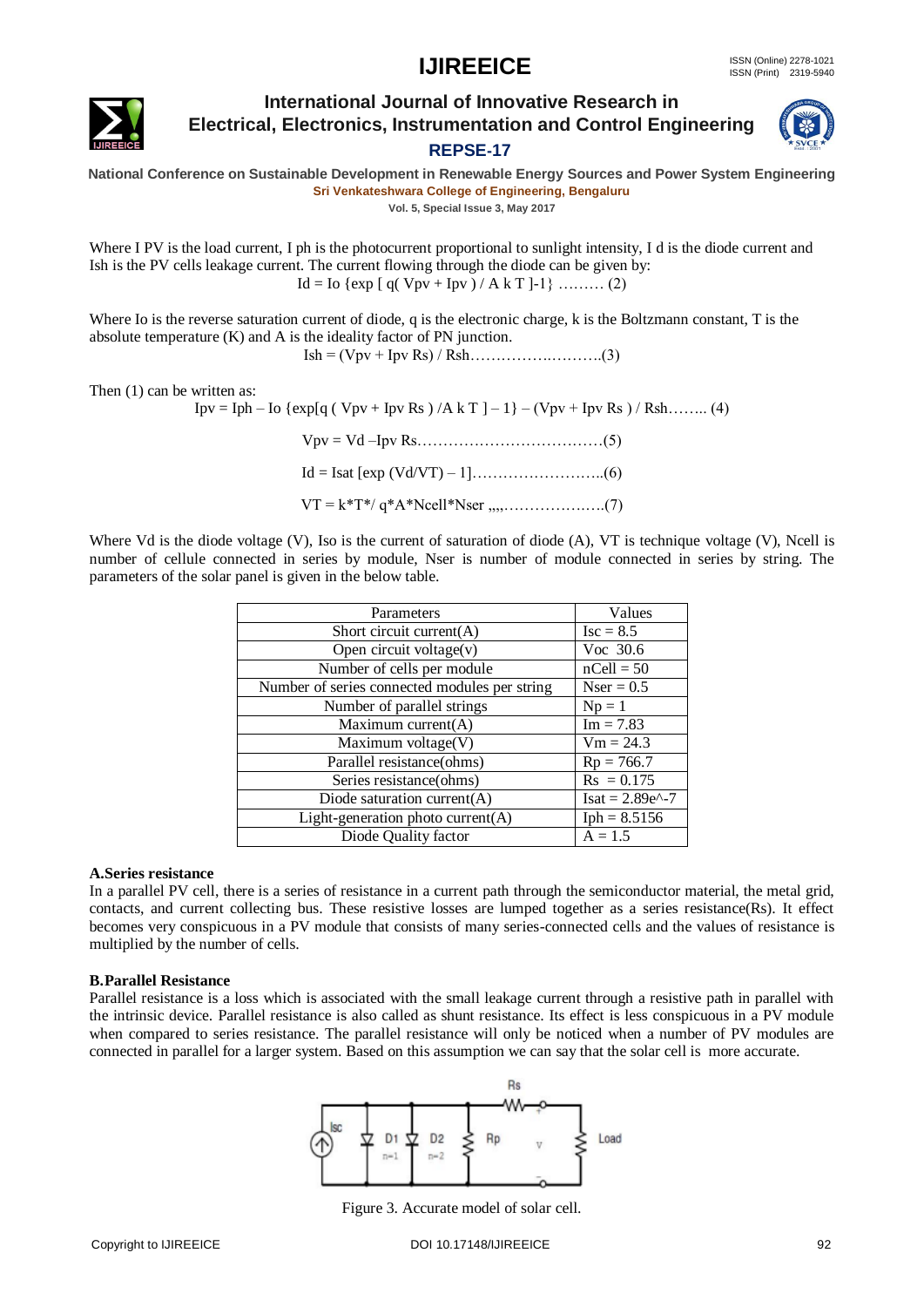

### **International Journal of Innovative Research in Electrical, Electronics, Instrumentation and Control Engineering REPSE-17**



**National Conference on Sustainable Development in Renewable Energy Sources and Power System Engineering Sri Venkateshwara College of Engineering, Bengaluru**

**Vol. 5, Special Issue 3, May 2017**

Due to the variation of atmospheric condition the output power of the photovoltaic cell is variable. To extract the maximum power from the solar panel under environmental conditions we are introducing a MPPT algorithm method. The MPPT algorithm which we are using is incremental conductance method. The flow chart of the incremental conductance method is demonstrated in above figure 4.



Figure 4. MPPT controller method



Figure 5. Flow chart of incremental conductance method

The MPP can thus be tracked by comparing the instantaneous conductance (I/V) to the incremental conductance (∆I/∆V). The increment size determines how fast the MPP is tracked. This method requires high sampling rates and fast calculations of power slope.

 $dP/dV = 0$ , at MPP  $dP/dV > 0$ , left of MPP  $dP/dV < 0$ , right of MPP  $dP/dV = d(IV)/dV$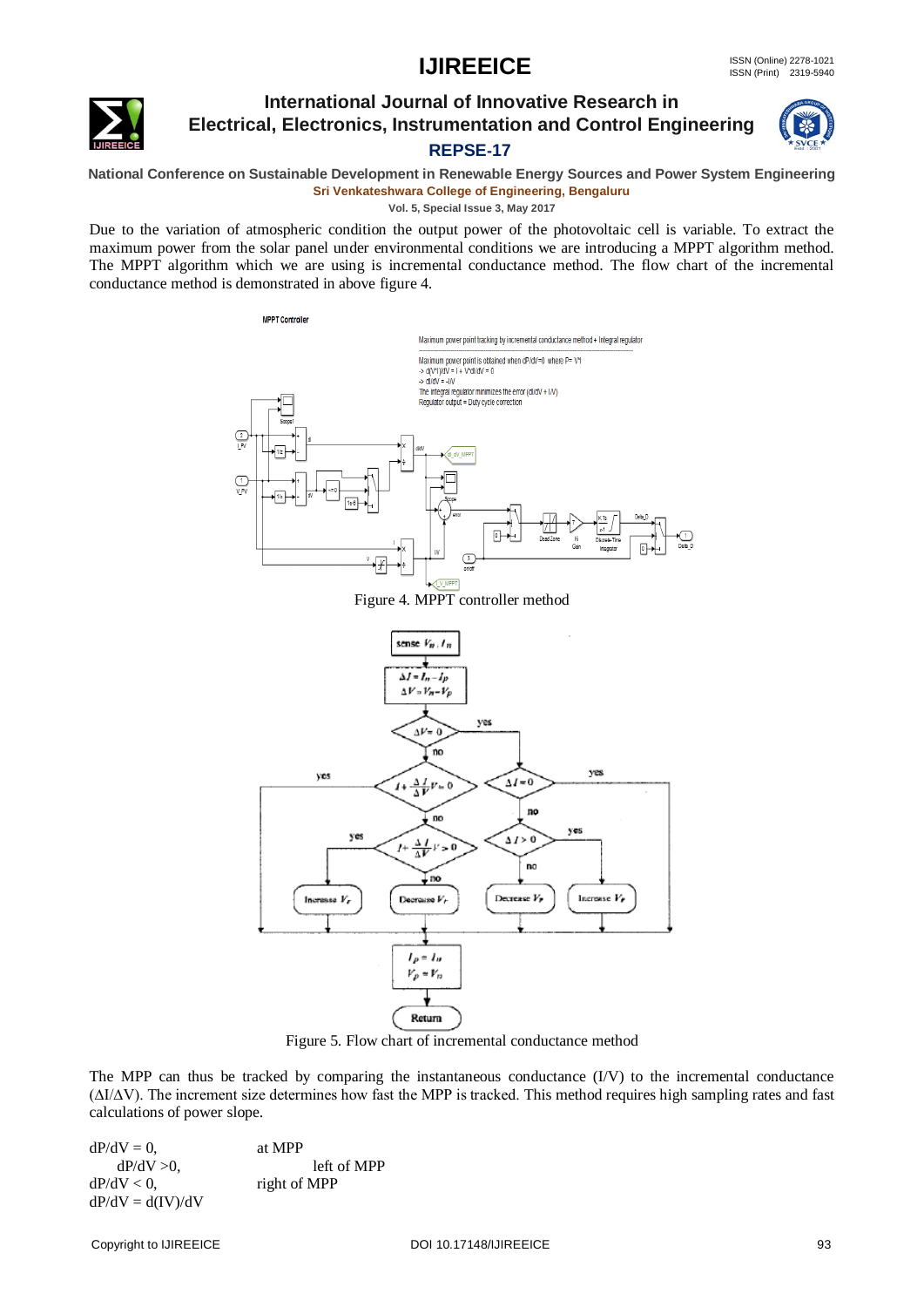

### **International Journal of Innovative Research in Electrical, Electronics, Instrumentation and Control Engineering**



### **REPSE-17**

**National Conference on Sustainable Development in Renewable Energy Sources and Power System Engineering Sri Venkateshwara College of Engineering, Bengaluru**

**Vol. 5, Special Issue 3, May 2017**

 $=$  I+V dI/dV  $=$  I+V  $\Delta I/\Delta V$  $\Delta I/\Delta V = -I/V$ , at MPP



Figure 6. Complete modeling of photovoltaic cell.

#### **III. WIND POWER GENERATION**

In the Nile city to navigate the ships the first wind power was used. In 1700's and 1800's to pump the water and grind grains the European peoples were using the wind power. In US the first wind mills was installed to generate the electricity. On the Howard knob mountain at 1979 the wind turbine which is connected to grid was generating a power of 2 MW. In 1988 on the Berger Hills the 3 MW wind turbine generator was installed. In first the electricity which was developed was not directly connected to the grid. The electricity was using to lightings in the building. In worldwide the wind power capacity is about 39,294 MW in 2003 and in India the wind power generation is about 1,550 MW.

 The wind turbine which converts the wind's kinetic energy into rotational motion. To match the generator speed and the wind turbine speed a gear box is placed. The generator is used to convert the mechanical energy into electricity. The rectifier is placed to convert ac voltage into dc voltage. To extract the maximum power from the wind turbine MPPT method is introduced.



Figure 7. Wind turbine generator

The power generated from the wind turbine turbine blades is concomitant of the blade shape, the pitch angle, the radius of the rotor and speed of rotation. The equation for the wind power generated is given by

Pm = 
$$
\frac{1}{2}
$$
πρCp(λ, β)R<sup>2</sup>V<sup>3</sup>.................8

Where  $Pm = power$  captured by wind turbine  $\rho = \text{air density}$  $\beta$  = pitch angle ( in degree)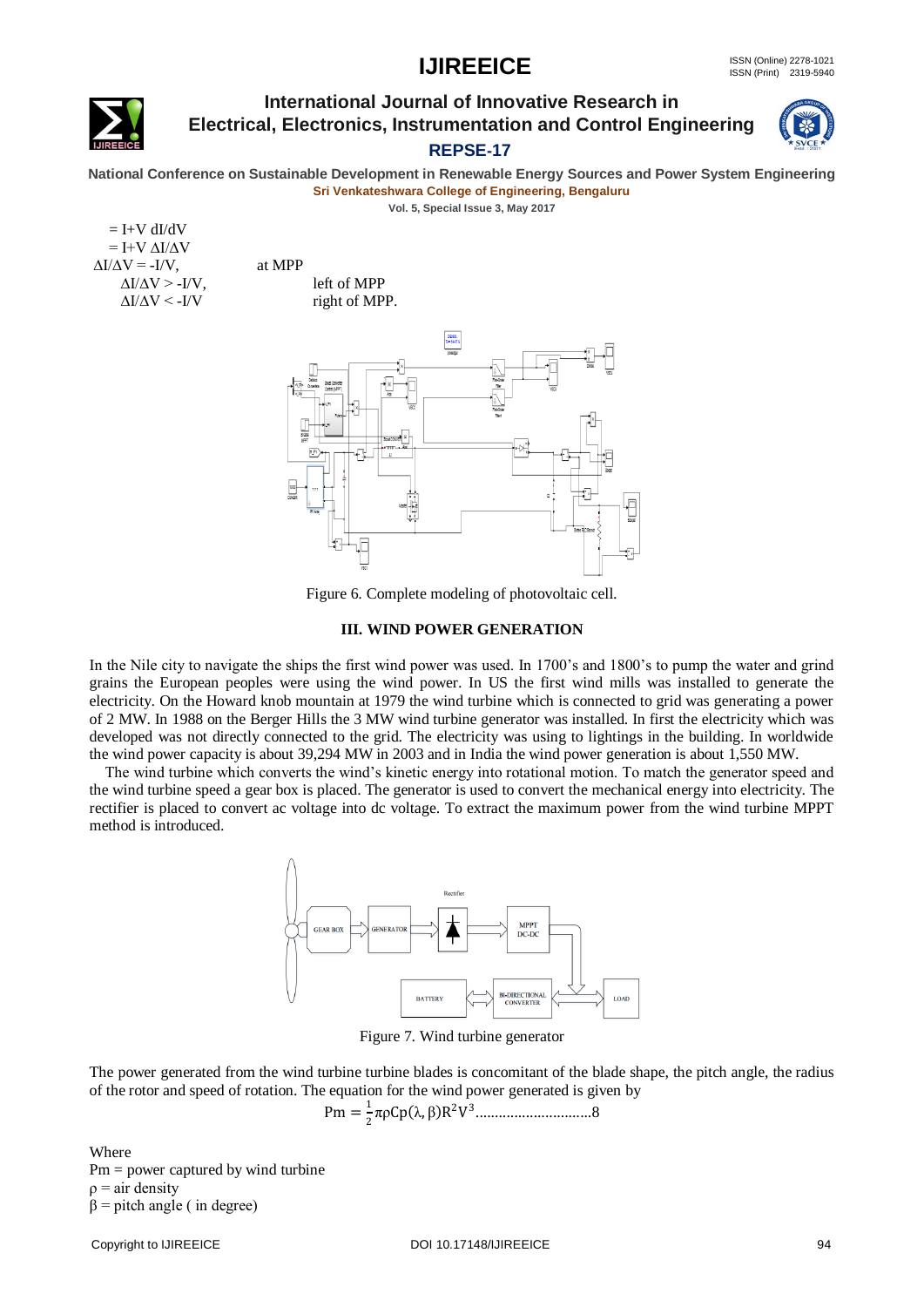

### **International Journal of Innovative Research in Electrical, Electronics, Instrumentation and Control Engineering**



### **REPSE-17**

**National Conference on Sustainable Development in Renewable Energy Sources and Power System Engineering Sri Venkateshwara College of Engineering, Bengaluru**

**Vol. 5, Special Issue 3, May 2017**

 $R =$  blade radius (in meters)  $V =$  wind speed (in m/s)

The term  $\lambda$  is the tip-speed ratio, given by

λ = <sup>Ω</sup><sup>R</sup> V …………………………….9

where

 $\Omega$  = rotor speed of rotation ( in radian per second) Cp can be expressed as the function of tip-speed ratio  $(\lambda)$  $Cp = \frac{1}{2} (\frac{116}{\lambda 1})$  $\frac{116}{\lambda_1}$  – 0.4β – 5)exp<sup> $\frac{-16.5}{\lambda_1}$ </sup>

$$
\lambda\mathbf{1}=\frac{1}{\frac{1}{(\lambda+0.089)}-\frac{0.035}{(\beta^3+1)}}\dots\dots\dots\dots\dots\dots 10
$$

where,

 $Cp =$  wind turbine power coefficient  $\lambda$  = tip-speed ratio  $λ1 = constant$ 



Figure 8. Complete simulink modeling of wind power.



Figure 9. The wind turbine simulink modeling.

### **IV. CONCLUSION**

In this paper, we clearly presented the design and development of the hybrid power system that comprises the photovoltaic cell and wind turbine connected to smart grid. The battery storage system is used as a backup source. The objective of this hybrid power system is to supply the power to the residential load. The detailed modeling and simulation of the hybrid power system has been carried out under the Matlab/ Simulink. By this we can interface two or more power generation sources and we can run to our requirements.

Future work to reduce the cost and minimize size of the hybrid power system, we need to optimize the photovoltaic cell and wind turbine. In the night time the solar power will not be available so, we can use the fuel cell and the battery storage system as a backup source.